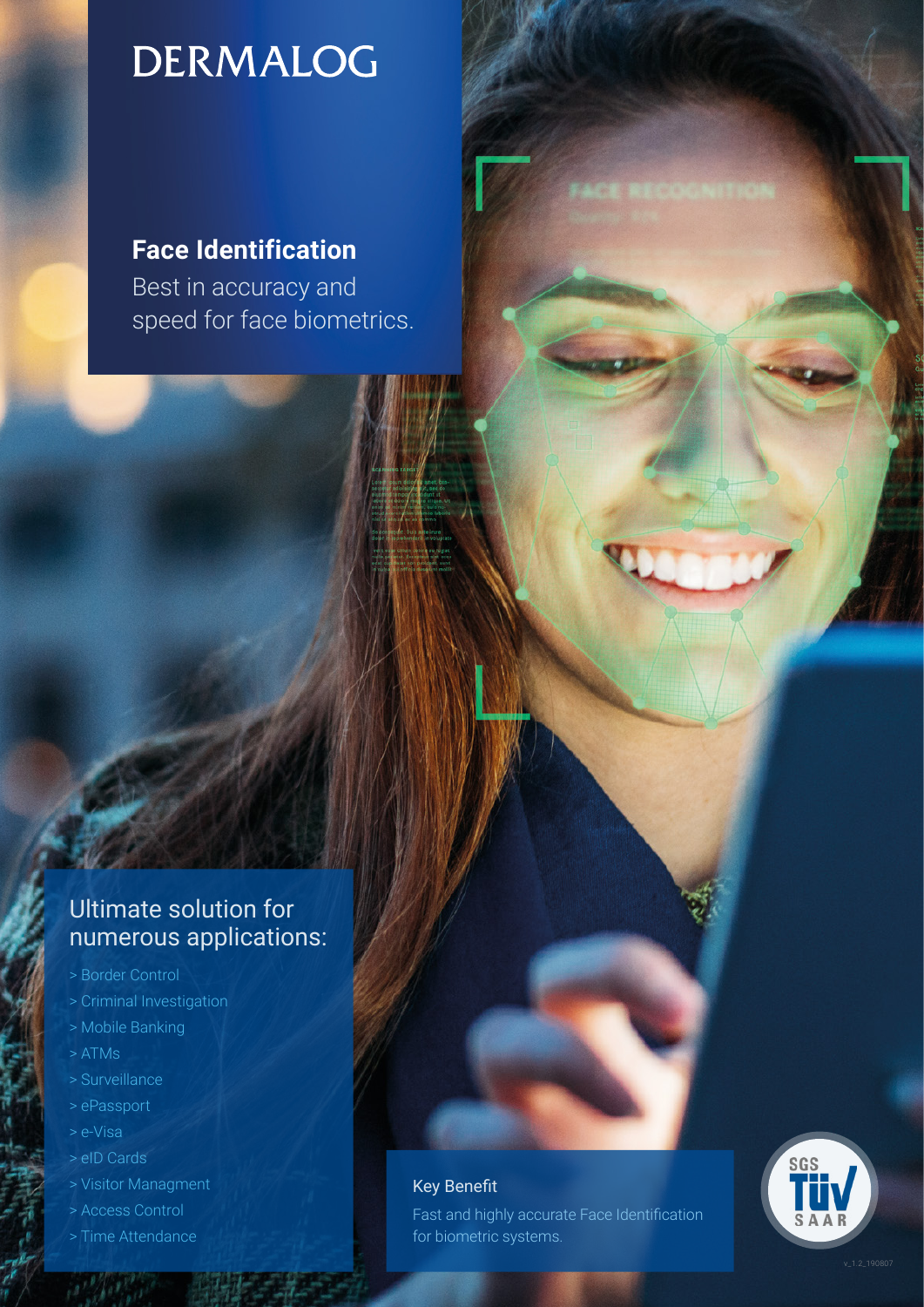## DERMALOG Face Identification – Security taken to another level.

### Outstanding accuracy, versatility and integratability – DERMALOG provides highspeed matching and security at the same time.

DERMALOG's Face Solution instantly compares facial images from various sources to large image databases, supporting the biometric identification, comparison and verification of individuals. It comes with an easy-to-use interface including a hit list function that presents all possible matches to the user.

As an essential step in the face recognition process, the DERMALOG Face Identification Solution can localize the face within an image and determine the position of the eyes - operating reliable even under varying illumination conditions.

The DERMALOG Face Matching incorporates state-ofthe-art technologies. Algorithm optimization has resulted in superior independence from facial variances such as pose, mimic, age variance, different hairstyles, glasses or temporary lighting changes.

Face biometrics increases the security of monitoring systems, access control, mobile solutions, law enforcement and border control - Face Matching Solutions by DERMALOG are part of border control in the Republic of Maldives, Brunei and Cambodia.

### The DERMALOG Face Identification Solution is robust against:

- > Typical gesture changes
- > Pose (+/- 30° (horizontal) +/-15° (vertical) deviation from frontal image)
- > Partial face occlusion
- > Beard and hair style changes
- > Glasses (except reflecting sun glasses)
- > Lighting changes

### DERMALOG Face Identification:



The Face Identification Solution presents the most likely matches to the user.



The DERMALOG Face Liveness Detection prevents persons using photographs and masks from getting access.





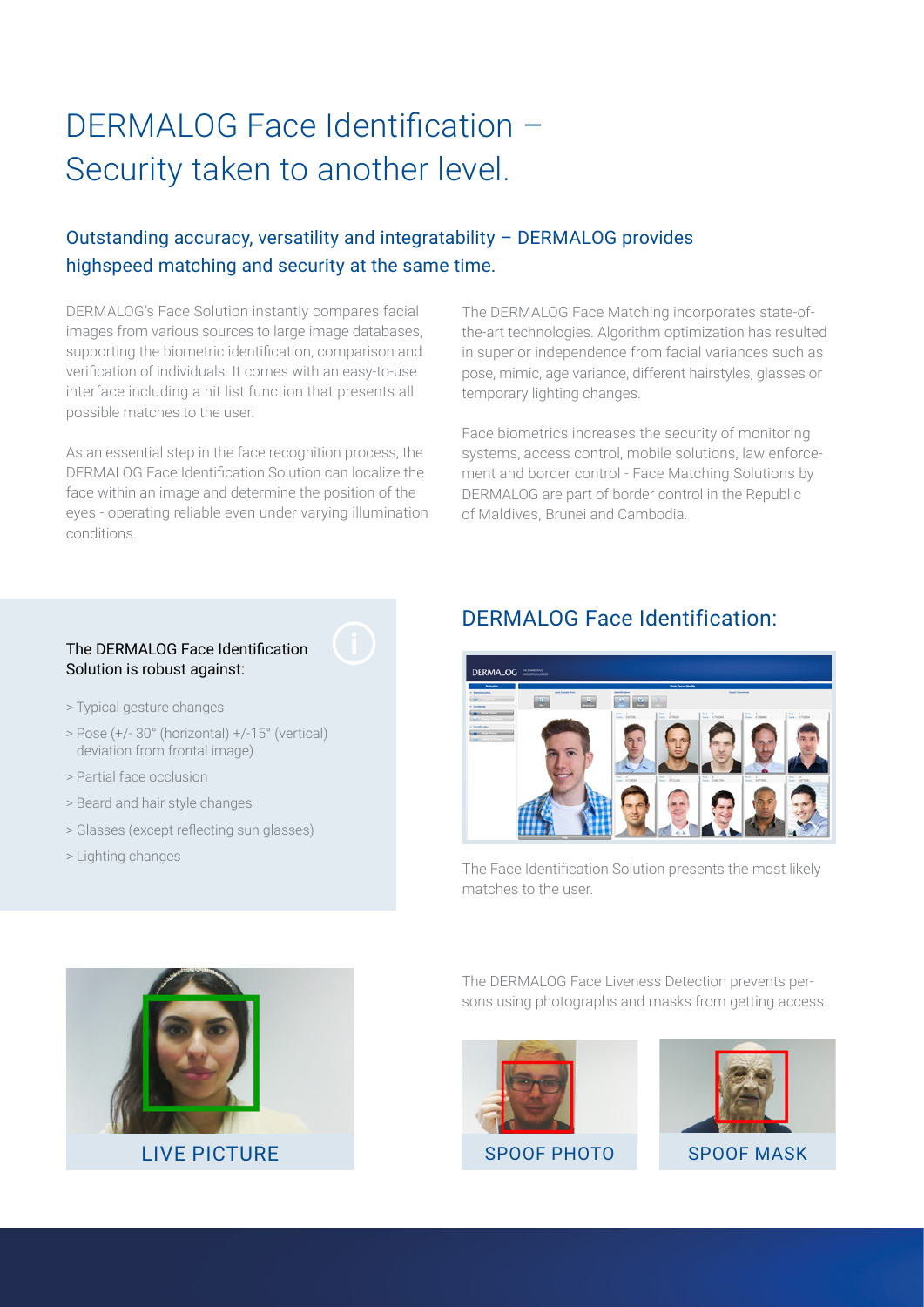## The DERMALOG Face Identification Software Development Kit.

The DERMALOG Face Software Development Kit offers a set of valuable development tools featuring C, .Net and Java APIs. Example source code, compiled binaries and documentation allows efficient development to build high-performance biometric applications. The component features (licensed separately) can be used for developing different steps of face identification and verification processes.

## Certified Quality.

DERMALOG's Face Identification combines high accuracy with extraordinary speed: **171.700.200 matches per second on a single blade.**



### Outstanding Features

- > Easy to integrate into ABIS (Automatic Biometric Identification System)
- > Excellent matching performance
- > Combines high speed with a high degree of accuracy
- > High security against spoof attacks
- > The DERMALOG Face Solution supports all common file formats.

## Face Identification SDK main components.

| <b>DERMALOG Face Detection</b>     | Allows finding faces as well as facial landmarks on images.                                                                                                                                                                                                                                                                                                                      |
|------------------------------------|----------------------------------------------------------------------------------------------------------------------------------------------------------------------------------------------------------------------------------------------------------------------------------------------------------------------------------------------------------------------------------|
| <b>DERMALOG Face Recognition</b>   | Determines biometric sample quality to check suitability for compa-<br>rison. Generates and stores Facial Identification Records (templates)<br>of facial biometric traits and match (1:1) of biometric trait evidence<br>against one template created by the encoding engine. The configurable<br>threshold can be estimated based on targeted FAR/FRR rates and<br>vice versa. |
| <b>DERMALOG ICAO Check</b>         | Ensures 100 % ICAO (International Civil Aviation Organization)<br>compliance for facial photographs. It checks whether facial images<br>comply to the ICAO 19794-5 standard.                                                                                                                                                                                                     |
| <b>DERMALOG Face Tracking</b>      | Allows tracking of faces using an input video stream and determines<br>face tracks based on temporal and spatial neighborhood. It generates<br>unique tracking IDs and delivers subsequent face locations.                                                                                                                                                                       |
| <b>DERMALOG Expression</b>         | Estimates the gender of a subject. Additionally, it can determine<br>whether a subject is smiling or not.                                                                                                                                                                                                                                                                        |
| <b>DERMALOG Liveness Detection</b> | Detects spoof attacks (persons using photographs or masks).                                                                                                                                                                                                                                                                                                                      |

## **DERMALOG**